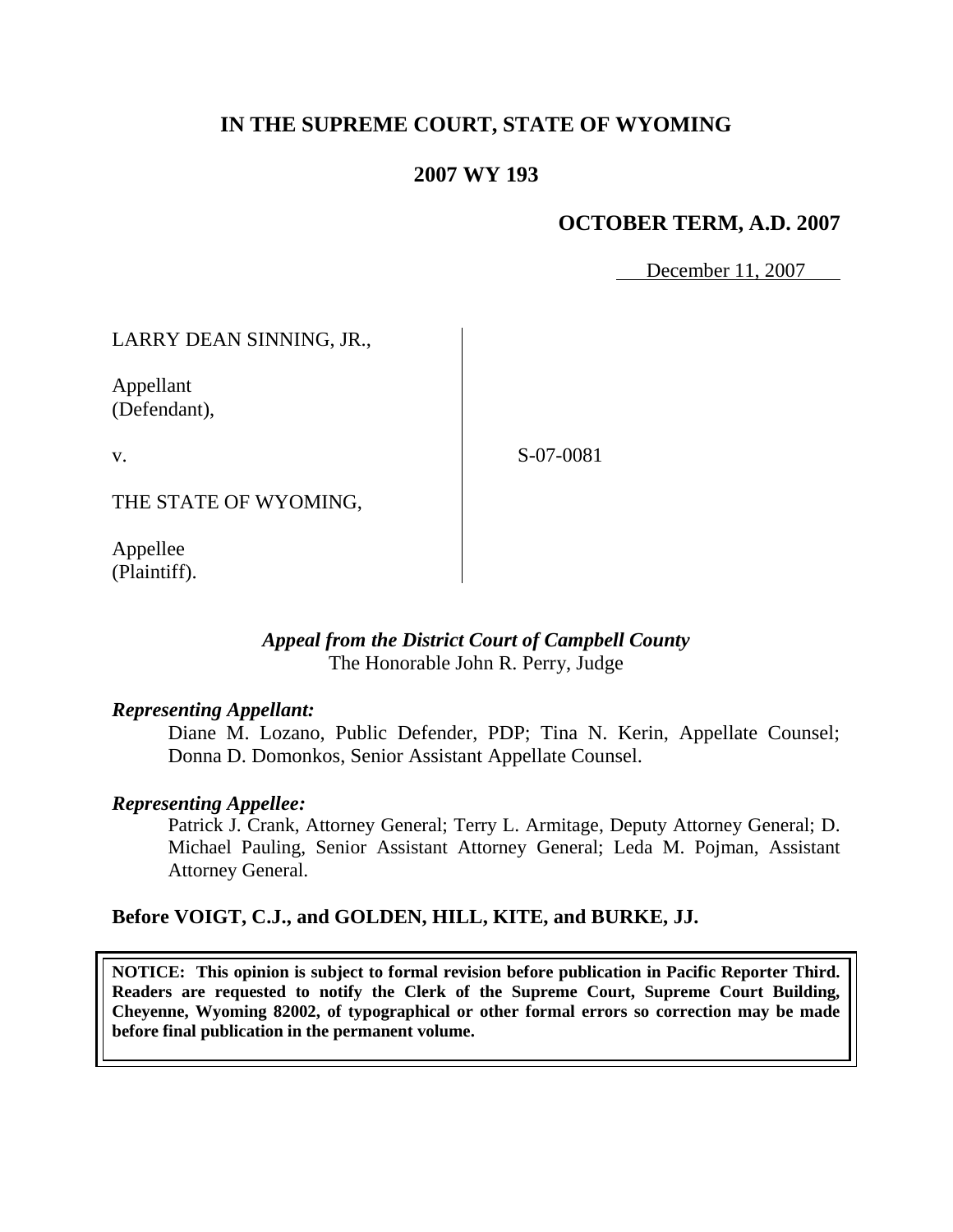#### **KITE, Justice.**

[¶1] Larry Dean Sinning, Jr., pled guilty to one count of forgery and one count of conspiracy to commit forgery. The district court sentenced him to a period of incarceration in the Wyoming State Penitentiary but recommended him for the boot camp program at the Wyoming Honor Conservation Camp. Later, the district court modified Mr. Sinning's sentence so that, upon successful completion of boot camp, his original sentence would be suspended and he would be placed on probation. One of the conditions of probation was that he be accepted into and complete an Adult Community Corrections (ACC) program.

[¶2] Mr. Sinning did not complete the program as required and, after a hearing, the district court entered an order revoking his probation and reinstating the original sentence. He appeals the probation revocation order, claiming that the State did not produce any evidence showing why he was terminated from the ACC program. Absent evidence of the reason, he argues, the State failed to show he willfully violated the conditions of probation.

[¶3] We affirm the revocation.

#### **ISSUE**

[¶4] The issue for our determination is whether the district court abused its discretion by revoking Mr. Sinning's probation.

## **FACTS**

[¶5] In September of 2004, Mr. Sinning was charged with two counts of forgery in violation of Wyo. Stat. Ann.  $\S$  6-3-602(a)(ii)(b) (LexisNexis 2005) and one count of conspiracy to commit forgery in violation of Wyo. Stat. Ann. §§ 6-1-303(a) and 6-3- 602(a)(ii)(b) (LexisNexis 2005). On January 13, 2005, Mr. Sinning pled guilty to conspiracy to commit forgery and one count of forgery. The district court sentenced him to concurrent terms of 30 to 60 months in prison, but recommended him for boot camp. After Mr. Sinning completed boot camp, the district court modified his sentence by suspending the balance of his prison term and placing him on probation on the condition that he attend and complete an ACC program. In accordance with the district court's order, Mr. Sinning was placed at Community Alternatives of Casper (CAC) in March of 2006.

[¶6] On October 16, 2006, the State filed a petition to revoke Mr. Sinning's probation. The State alleged that Mr. Sinning had been terminated from CAC in violation of the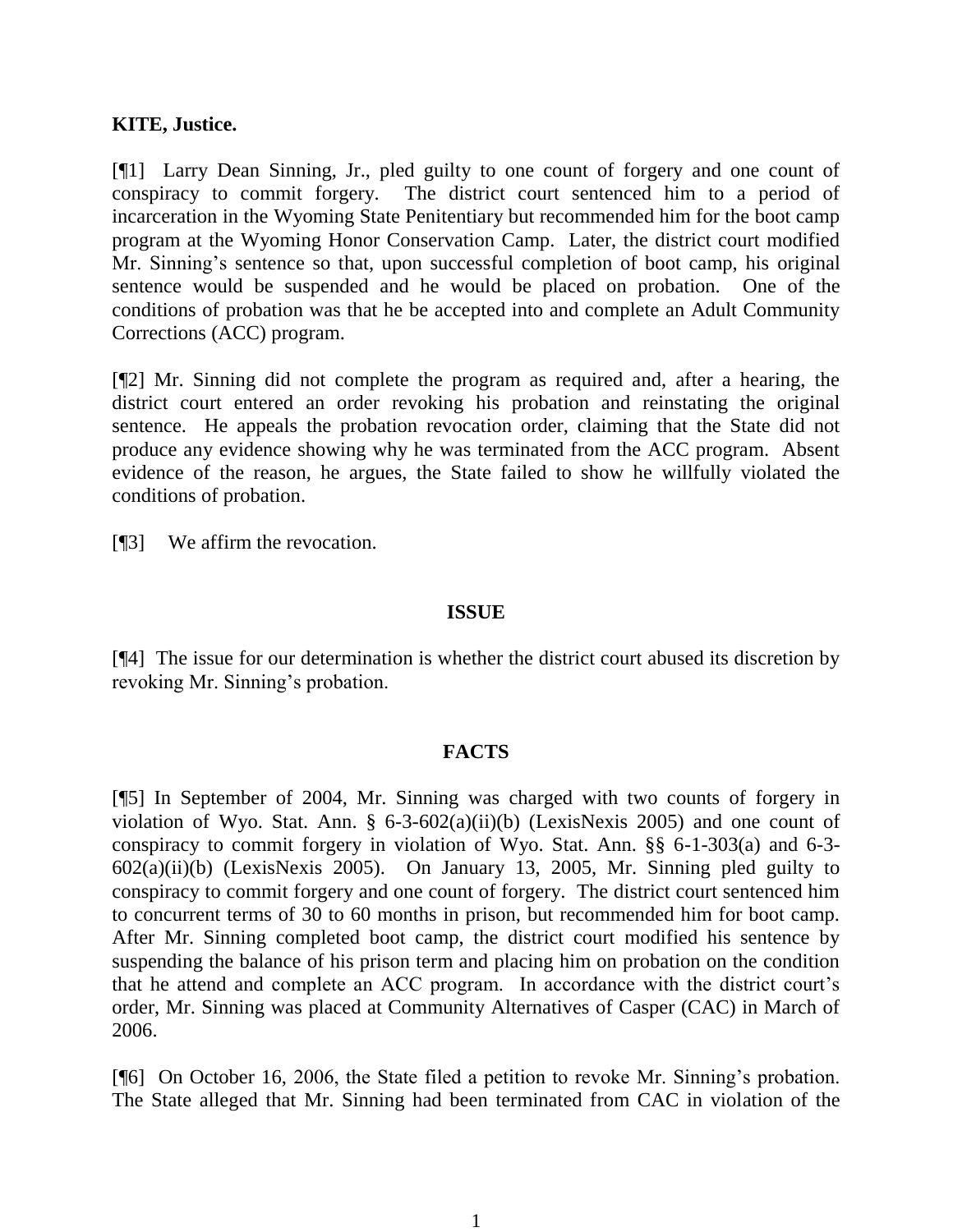conditions of his probation. CAC disciplinary hearing documents contained in the record indicate that he was terminated because, as part of an alleged plan to rob an Arby's restaurant, he set off a fire alarm at CAC.

[¶7] In response to the State's petition, the district court convened two separate hearings, the first to adjudicate whether or not Mr. Sinning was required to complete the CAC program as a term of probation and failed to fulfill that requirement, and the second to determine whether his violation of the probation condition should result in revocation. After the adjudicatory hearing, the district court concluded Mr. Sinning did not complete the CAC program as ordered. Following the dispositional hearing, the district court concluded Mr. Sinning's probation should be revoked. Therefore, the district court entered an order revoking probation and re-imposing the original concurrent sentences.

#### **STANDARD OF REVIEW**

[¶8] A district court's decision to revoke probation and impose a sentence is discretionary and will not be disturbed unless the record shows a clear abuse of discretion. *Mapp v. State*, 929 P.2d 1222, 1225 (Wyo. 1996). A district court has broad discretion in sentencing matters, including decisions to grant or revoke probation. *Trujillo v. State*, 2002 WY 56, ¶ 12, 44 P.3d 943, 947 (Wyo. 2002). We review the district court's decision to determine whether or not the court could reasonably conclude as it did. *Mapp,* 929 P.2d at 1225*.* All that is necessary to uphold a district court's decision to revoke probation is evidence that it made a conscientious judgment, after hearing the facts, that a condition of probation was violated. *Id*. However, the district court's decision must be based upon verified facts and the defendant must be afforded due process. *Anderson v. State*, 2002 WY 46, ¶ 25, 43 P.3d 108, 118 (Wyo. 2002).

#### **DISCUSSION**

[¶9] Probation revocation proceedings are governed by W.R.Cr.P. 39. In addressing such proceedings under the rule, we have said:

> The proceedings for probation revocation consist of a two-part process. The first part, the adjudicatory phase, requires the district court to determine by a preponderance of the evidence whether a condition of probation was violated. The second, dispositional phase, is triggered only upon a finding that a condition of probation was violated. In this phase, the district court must deliberate not only upon the violation, but also the reasons the conditions were originally imposed and the circumstances surrounding the violation.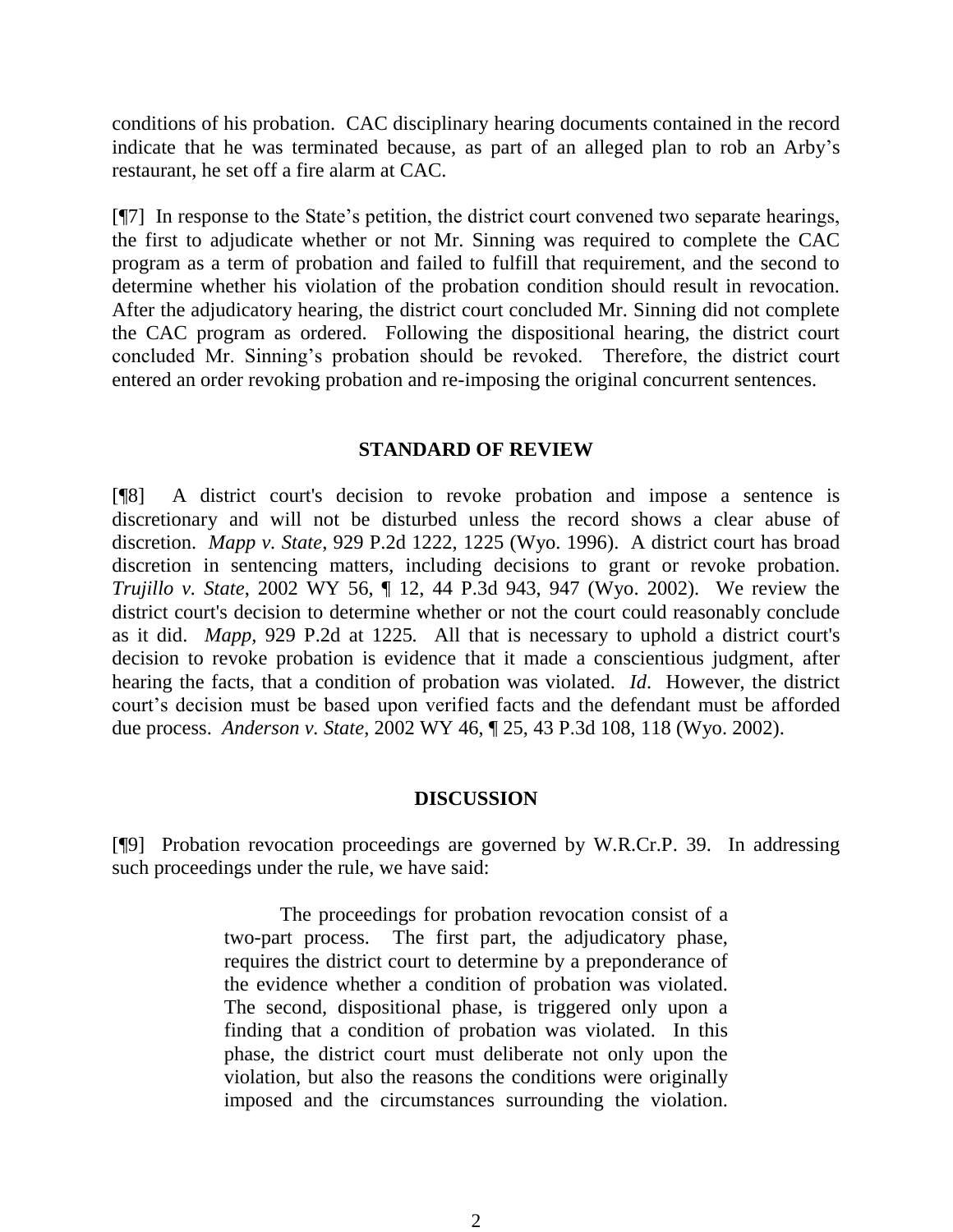After consideration of all these factors, the district court must then determine the appropriate consequences of the probationer's violation.

In the adjudicatory phase, the Fourteenth Amendment right to due process and the Wyoming Rules of Evidence apply. In the dispositional phase, only general due process protections continue to attach and the rules of evidence are suspended.

*Mapp*, 929 P.2d at 1226 (citations omitted).

[¶10] In applying Rule 39, we have said that notice to a probationer of the grounds for revocation is fundamental and failure to provide such notice is a defect affecting a substantial right. *Anderson*, ¶ 26, 43 P.3d at 118. In addition to the requirements contained in Rule 39, we have said that in order to revoke probation for the violation of a condition of probation not involving the payment of money, the violation must either be willful or threaten the safety of society. *Id*. Willfulness is determined at the dispositional phase of the proceedings. *Mapp*, 929 P.2d at 1228.

[¶11] In *Mapp*, we applied these standards under circumstances quite similar to those presented in the case at bar. Mr. Mapp, like Mr. Sinning, was placed on probation conditioned upon his completion of the CAC program. Before Mr. Mapp had completed the program, the State filed a petition to revoke his probation to which it attached an affidavit signed by his supervisor stating that Mr. Mapp was terminated from the program because he failed to take prescribed medication and was unmanageable without it.

[¶12] At the adjudicatory hearing, the supervisor testified that Mr. Mapp was terminated from CAC before having completed the program. Mr. Mapp testified that he was wrongfully terminated on the basis of untrue statements made by a CAC employee. The district court concluded that Mr. Mapp did not complete the CAC program and his probation should be revoked.

[¶13] On appeal, Mr. Mapp claimed the district court abused its discretion in revoking his probation because it relied solely on hearsay allegations contained in a CAC report about which the State's only witness testified he had no personal knowledge. The report was filed with the court but was not admitted into evidence during the direct examination of the State's only witness. Mr. Mapp argued there was a failure of proof because the State presented no evidence that he failed to take his medication and the only support for the State's claim was the hearsay report contained in the court file.

[¶14] On appeal, this Court held that the adjudicatory phase of the revocation proceeding ended once it was established that Mr. Mapp did not complete the CAC program. We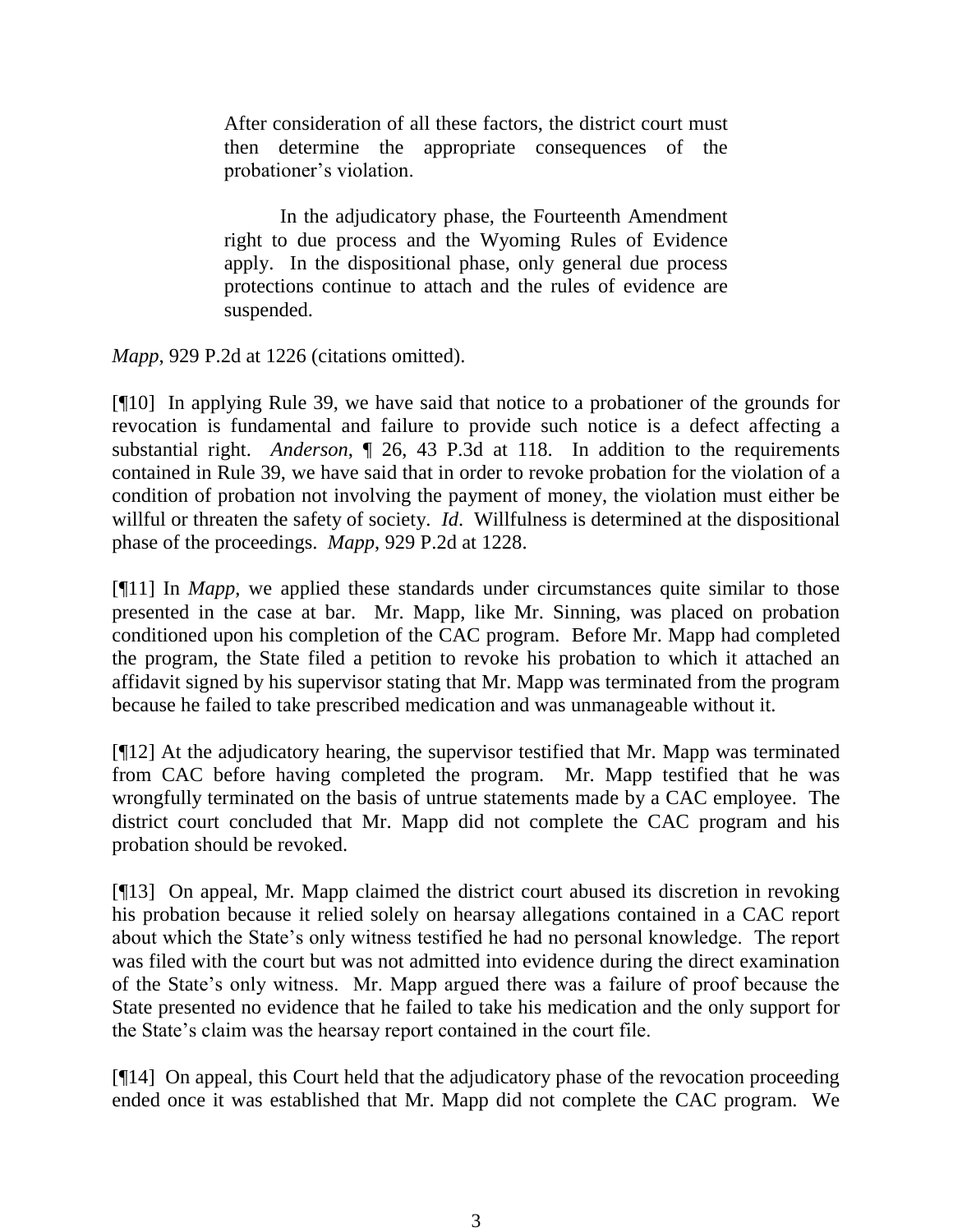said, "The reasons for Mr. Mapp's failure to complete the program were appropriately considered in the second, dispositional phase, of the proceeding." *Id.* at 1227. Thus, the State was not required to present evidence in the adjudicatory phase of the proceedings showing that Mr. Mapp's failure to take required medication led to his termination from the program. Additionally, we said, "when the [district] court  $* * *$  turns its attention to the second stage of the revocation hearing, hearsay evidence will be useful in determining whether or not to revoke probation in light of the prior finding of a probation violation." *Id.*

[¶15] During the dispositional phase of the proceeding, Mr. Mapp had the opportunity to demonstrate that his termination from CAC was not his fault and his probation should not be revoked. The district court considered his testimony together with the information contained in the CAC report and concluded revocation was appropriate. The record indicated Mr. Mapp had notice of the factual allegations contained in the report and ample opportunity to procure the testimony of the witnesses named in the report but chose instead to rely on his own testimony to challenge the accuracy of the allegations in the report. On appeal, this Court found no denial of due process or abuse of discretion and upheld the revocation.

[¶16] We are presented with almost the same circumstances here. The State filed a petition for revocation together with an affidavit signed by Mr. Sinning's probation supervisor stating that he had violated the terms of his probation in that he had been terminated from CAC before completing the program. At the adjudicatory hearing, the State called the probation supervisor to testify that Mr. Sinning did not complete the CAC program. As in *Mapp*, her testimony ended the adjudicatory phase because it established that Mr. Sinning did not complete the program upon which his probation was conditioned.

[¶17] Accordingly, the district court issued an adjudication letter finding that Mr. Sinning did not complete an ACC program as ordered. The district court further stated in the letter that a disposition hearing would be scheduled at which time, in accordance with *Mapp*, Mr. Sinning would have an opportunity to demonstrate that his termination from CAC was not his fault and should not result in revocation. The district court subsequently entered an order on adjudication in accordance with his letter.

[¶18] After the order on adjudication was entered, the State filed with the district court the CAC termination report containing the details of Mr. Sinning's termination, as also occurred in *Mapp*. The report detailed problems Mr. Sinning had during his time at CAC, including having been fired from one job for frequently being late and not showing up at all on two occasions; having a questionable relationship with his manager while working at Arby's restaurant (the manager called in time extensions for Mr. Sinning when the manager was not at work and even after the manager was no longer employed by Arby's); and an arrest for driving with an expired license at a time when he was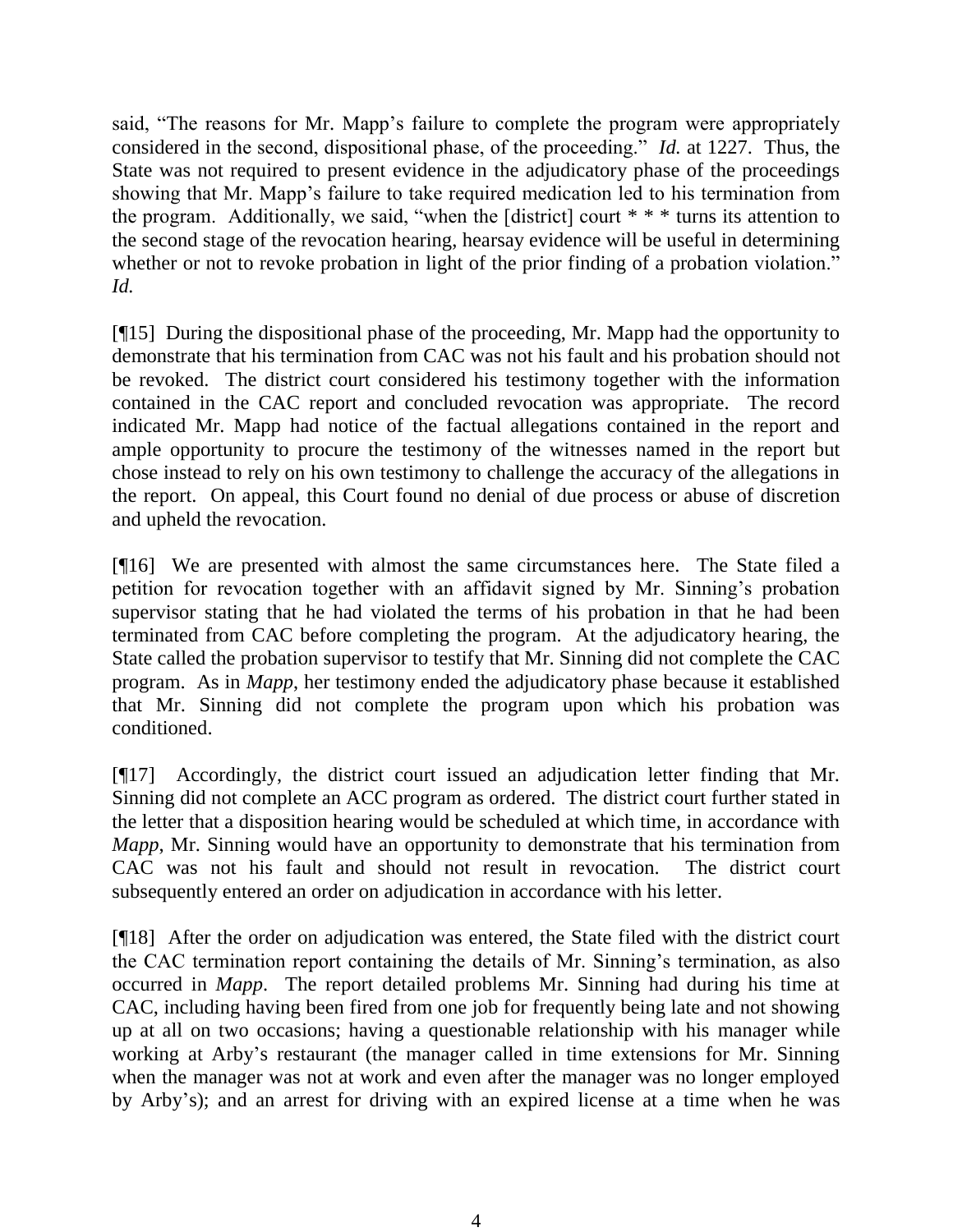supposed to be at work. The problems culminated with reports to a CAC supervisor by two other residents that Mr. Sinning was planning to rob Arby's and, in order to carry out his plan, intended to pull a fire alarm at CAC, walk out with the other residents in response to the alarm and not return. According to the termination report, CAC personnel contacted law enforcement, and officers were at the facility on the evening the residents reported Mr. Sinning intended to carry out his plan. The fire alarm was pulled, and the officers arrested Mr. Sinning. The report stated that Mr. Sinning was terminated from the program "based on actions that lead CAC staff to believe [he] was trying to follow through with his threat to rob Arbys."

[¶19] Prior to the disposition hearing, the State also filed two letters with the district court, one from the deputy county attorney to defense counsel and the other from Mr. Sinning's probation agent to the deputy county attorney disclosing the names of the CAC residents who made the reports concerning Mr. Sinning's plan to rob Arby's and pull the fire alarm. These letters were in response to defense counsel's argument at the adjudicatory hearing that the termination report should not be considered because it contained untrustworthy hearsay from CAC residents whom Mr. Sinning had no way of challenging because they were not identified. Defense counsel indicated that if the names were disclosed, the defense could proffer discovery and subpoena them as witnesses.

[¶20] At the disposition hearing, the State presented no evidence and Mr. Sinning testified on his own behalf. He denied any intention to rob Arby's and denied pulling the fire alarm. He also testified that the CAC resident who initiated the report against him had been very angry with him and they had not spoken for approximately two weeks before the fire alarm incident. His defense was, in essence, that the resident who made the report to CAC lied. Defense counsel informed the district court that the defense made a tactical decision to have Mr. Sinning refute the allegations rather than subpoenaing the resident to testify.

[¶21] Following the second hearing, the district court issued a disposition letter. The letter began by noting that the court had reviewed the file, the pre-sentence investigation report and the evidence presented in the revocation proceeding. The court further noted that the State had the burden of proving the violation alleged in the petition by a preponderance of the evidence. The court stated:

> Here, the court finds that the better weight of the testimony and evidence support the fact that defendant was terminated from the ACC program, that the reason for his termination was a good one, and that the reason for termination was within defendant's control.

> [Mr. Sinning] has offered his own testimony, in essence attempting to refute the basis for his expulsion from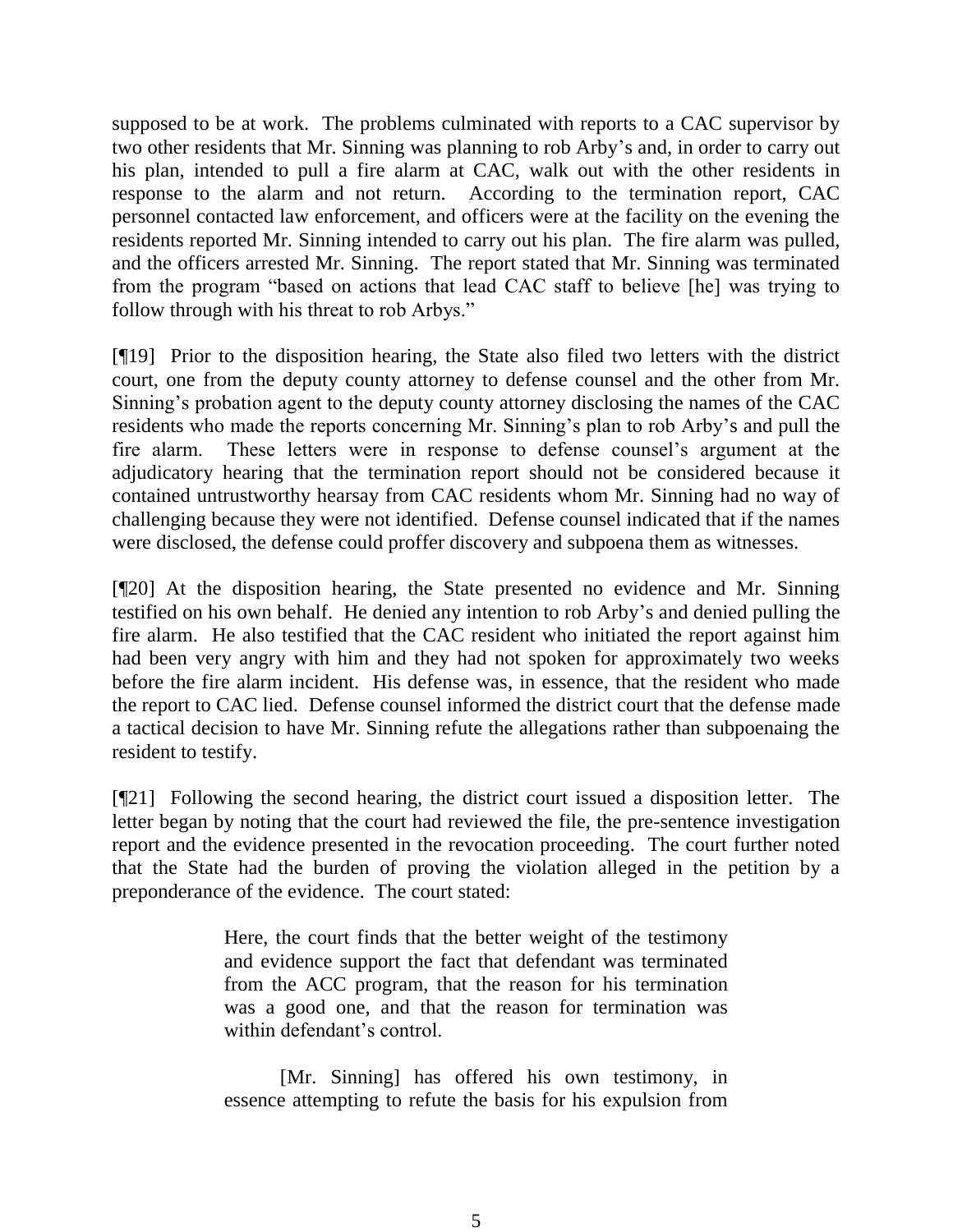ACC. Based on the totality of the evidence the court finds [Mr. Sinning]'s testimony improbable. [Mr. Sinning] would have the court believe that, by virtue of some conspiracy, the staff in conjunction with other residents of the ACC, fabricated a rather elaborate and detailed scheme to have [Mr. Sinning] terminated from the program after some seven months.

The court has also taken the time to review the ACC termination report filed with the court on December 4, 2006. Certainly, that report stands for the proposition that, apart from the main reasons for termination, [Mr. Sinning] did not have a trouble-free stay at the ACC. Rather, the report indicates several instances of deception by [Mr. Sinning], some of which he admitted.

The district court subsequently entered an order revoking Mr. Sinning's probation.

[¶22] In *Mapp,* we reiterated that the differing evidentiary requirements in the first and second phases of a probation revocation proceeding contemplate the admission of hearsay evidence to assist the court in the dispositional determination. Here, as in *Mapp*, the district court considered hearsay in the form of the CAC termination report and the pre-sentence investigation report. Here, as in *Mapp*, Mr. Sinning had notice of the factual allegations contained in the CAC report and the opportunity to procure the testimony of the witnesses named in the report prior to the disposition hearing. He chose to rely instead solely on his own testimony to challenge the allegations in the report. Mr. Sinning, therefore, was not denied due process by the district court's consideration of the report.

[¶23] In addition to the termination report, the district court also considered Mr. Sinning's testimony. Where non-hearsay is presented, we defer to the district court's opportunity to assess the credibility of the witnesses and make necessary inferences, deductions and conclusions. *Mapp*, 929 P.2d at 1227. As reflected in its disposition letter, the district court did not find Mr. Sinning's testimony credible, deduced that his story was improbable and inferred that he willfully pulled the fire alarm.

[¶24] The record presents abundant evidence that the district court made a conscientious judgment to revoke Mr. Sinning's probation. The testimony during the adjudicatory phase was uncontested–Mr. Sinning failed to successfully complete the CAC program. During the dispositional phase, Mr. Sinning's testimony did not persuade the district court that the information contained in the CAC termination report should be disregarded. As we have said: